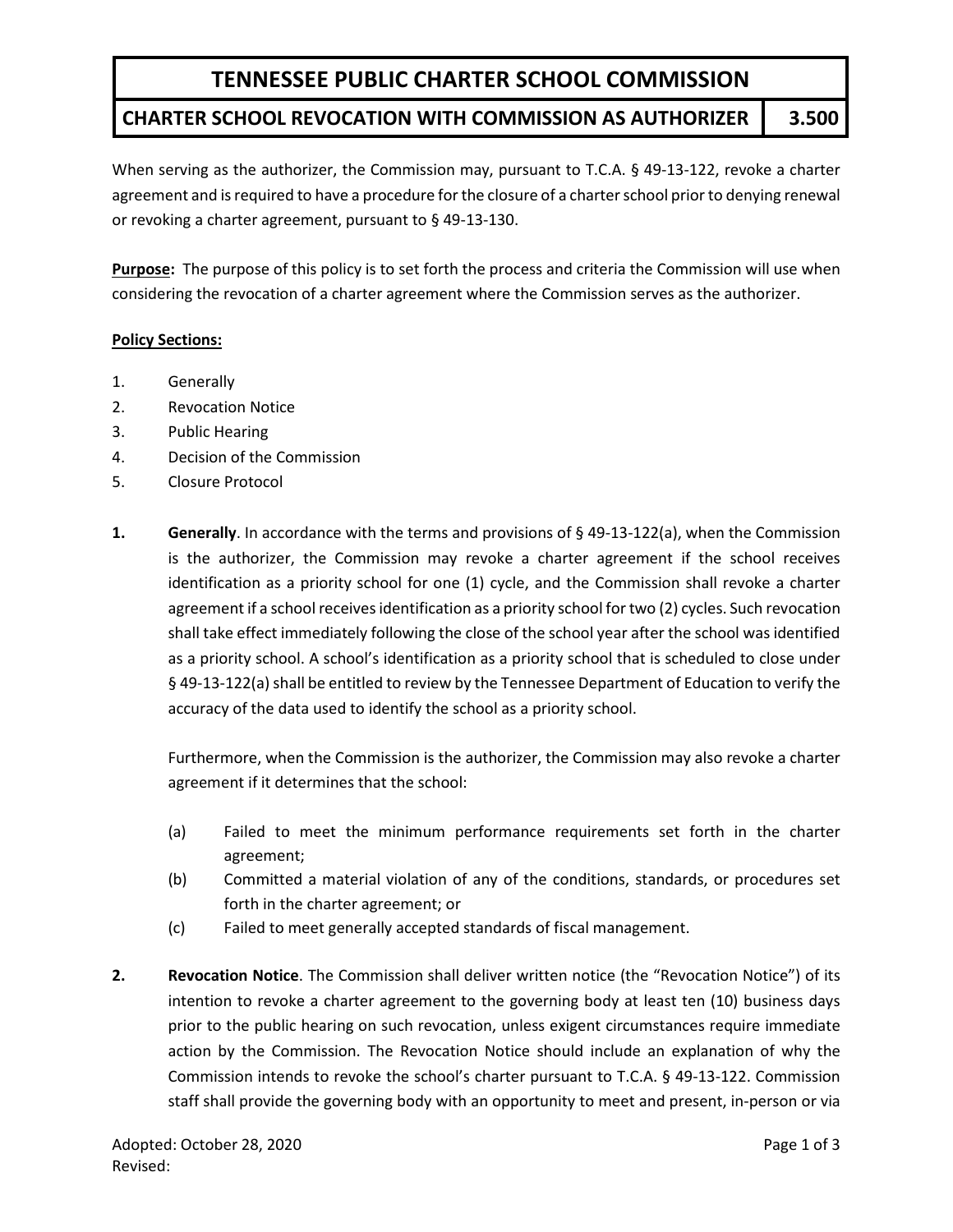## **CHARTER SCHOOL REVOCATION WITH COMMISSION AS AUTHORIZER 3.500**

conference call, any additional information that is relevant to the revocation decision prior to the public hearing. The governing board may notify Commission staff at any time that they will not contest the revocation and agree to forego the public hearing.

#### **3. Public Hearing**.

- (a) The Executive Director of the Commission shall hold a public hearing on the proposed revocation within sixty (60) days of delivery of the Revocation Notice to the governing body. Commission staff will schedule a date for the public hearing, which shall be held in the school district where the school is located. Commission staff will communicate the date and time of this hearing to the governing board and post notice of the hearing on the Commission's website.
- (b) The Executive Director or a Commission staff member (the "Hearing Officer") shall preside at the hearing, and a Commission staff member shall summarize why the Commission has initiated proceedings to revoke the school's charter. The governing board or its designated representative shall have twenty (20) minutes to present any information it wishes as to why the school's charter should not be revoked. The Hearing Officer has discretion to extend the time for presentation as circumstances require.
- (c) There will then be at least thirty (30) total minutes for public comment, and the Executive Director or other staff member, in their discretion, may increase the time for public comment based on the circumstances. Members of the public who wish to comment shall register through a process designated by the Commission staff, and to the extent time permits, will be called to speak in the order their names appear on the registration list. Each member of the public will be permitted to speak for no more than three  $(3)$ two  $(2)$ minutes, but the Executive Director or other staff member will have discretion to set a time limit of less than  $t$  here  $(3)$ two  $(2)$  minutes based on the circumstances. Written comments may also be submitted at the public hearing or submitted to the Commission as specified at the hearing and on any notices or agendas.
- (d) The Hearing Officer may ask questions of the governing board or its designated representative or those offering public comments at any time during the hearing. The Hearing Officer may end portions of the hearing or the hearing itself if the governing board or its designated representative or members of the public are out of order. Examples of conduct that may warrant calling speakers out of order include: yelling or using obnoxious or offensive language; speaking out of turn; or denigrating hearing participants by name calling or similar conduct.
- (e) No public hearing shall be held when the Commission intends to revoke a charter based on a charter school's identification as a priority school for two (2) consecutive cycles pursuant to § 49-13-122(a). In such cases, the charter school shall only be entitled to request a review by the Tennessee Department of Education of the data used to